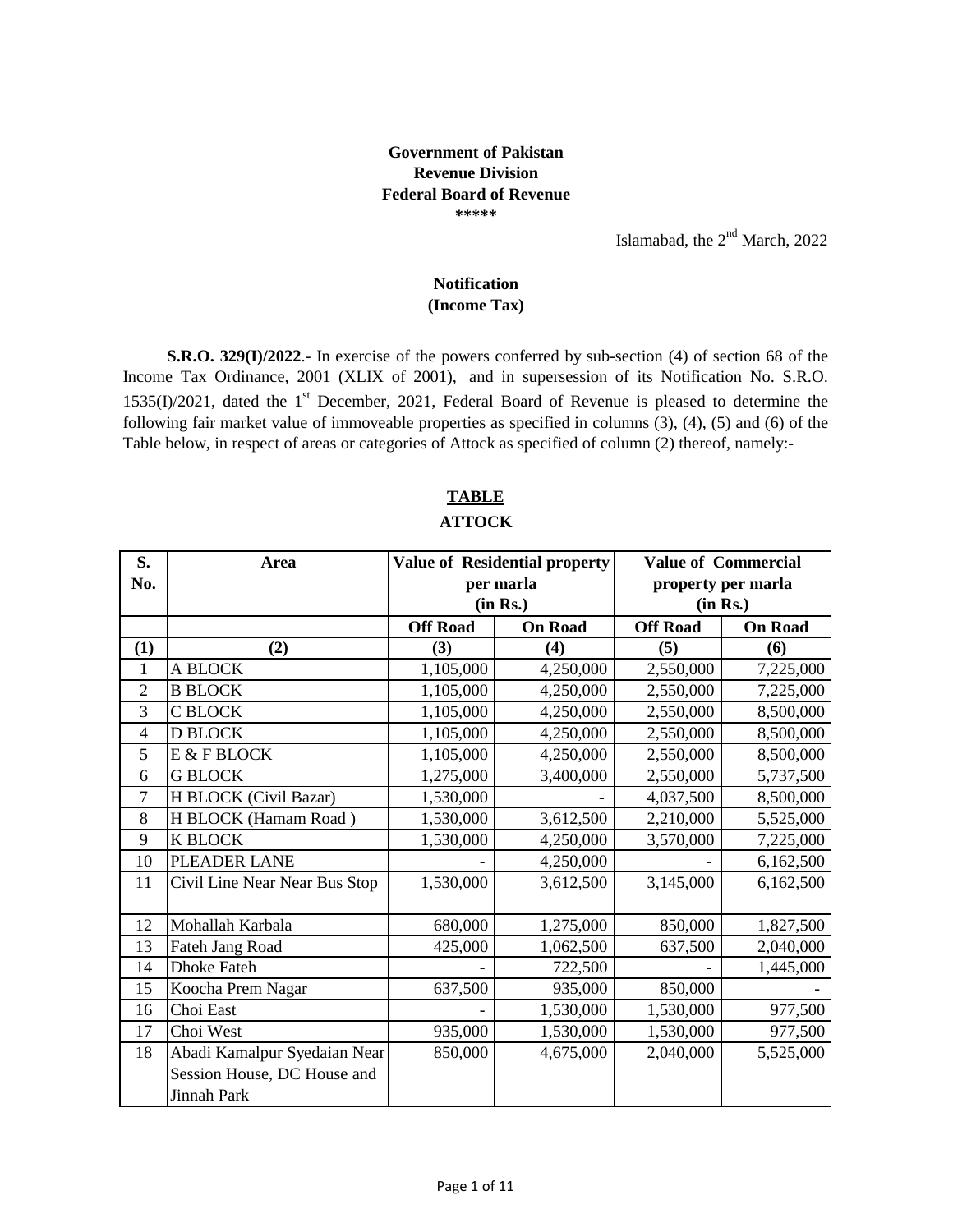| 19 | Hazro Hattian Road, Railway       | 425,000      | 2,125,000      |           | 3,060,000 |
|----|-----------------------------------|--------------|----------------|-----------|-----------|
|    | <b>Bridge to Mashallah CNG</b>    |              |                |           |           |
| 20 | Mashallah CNG to Toward           | 425,000      | 1,275,000      | 1,062,500 | 2,125,000 |
|    | Teen Meela Chowk                  |              |                |           |           |
| 21 | Naz Cinema Road Towards           |              | 850,000        | 637,500   | 1,445,000 |
|    | East                              |              |                |           |           |
| 22 | Mehria Town Phase I               | 425,000      | $\overline{a}$ |           |           |
| 23 | Mehria Town Phase II              | 510,000      |                |           |           |
| 24 | Mehria Town Phase III             | 637,500      |                |           |           |
|    |                                   | <b>HAZRO</b> |                |           |           |
| 25 | <b>Ashraf Market to Crescent</b>  | 310,250      | 816,000        | 918,000   | 1,615,000 |
|    | School Mauza Hazro and            |              |                |           |           |
|    | Abdul                             |              |                |           |           |
| 26 | <b>BOP</b> to Mezail Chowk (Meena |              |                |           | 1,317,500 |
|    | Bazar)                            |              |                |           |           |
| 27 | Bata Hotel to Kashmiri Gate       | 212,500      |                | 1,530,000 |           |
|    | (Androon Bazar)                   |              |                |           |           |
| 28 | <b>Bhatta Malik Yousaf to New</b> | 127,500      |                |           |           |
|    | Abadi North Mauza Abdul and       |              |                |           |           |
|    | Pirdad                            |              |                |           |           |
| 29 | Chah Mian Mobeen to Masjid        | 510,000      | 1,020,000      |           | 1,530,000 |
|    | Molvi Roshin Din Mauza            |              |                |           |           |
|    | Abdul                             |              |                |           |           |
| 30 | Chah Mian Mobeen, Eidgah          | 212,500      | 425,000        | 620,500   | 1,020,000 |
|    | and Wali Abad                     |              |                |           |           |
| 31 | Dilgaran Bazar, Sabzi Bazar,      | 255,000      |                |           |           |
|    | Bhaiyan Wali Gi and Halwai        |              |                |           |           |
|    | <b>Bazar</b>                      |              |                |           |           |
| 32 | Eidgah to Bhatta Malik Yousaf     | 323,000      |                | 1,232,500 |           |
|    | Mauza Abdul and Pirdad            |              |                |           |           |
|    |                                   |              |                |           |           |
| 33 | Fawara Chowk to Mezail            | 816,000      |                | 2,040,000 | 5,057,500 |
|    | Chowk, Bank Road Mauza            |              |                |           |           |
|    | Abdul and Hazro                   |              |                |           |           |
| 34 | Fawara Chowk to Police            | 263,500      | 1,020,000      | 510,000   | 3,060,000 |
|    | <b>Station Mauza Abdul and</b>    |              |                |           |           |
|    | Pirdad                            |              |                |           |           |
| 35 | Fawara Chowk to Tatari Mor,       | 612,000      | 1,232,500      |           | 2,040,000 |
|    | Mandi Sajawal Khan,               |              |                |           |           |
|    | Haqnawaz Shaheed Chowk,           |              |                |           |           |
|    | Masjid Molvi Roshin Din and       |              |                |           |           |
|    | Post Office                       |              |                |           |           |
| 36 | G. Road Village Jatial North      |              |                |           | 1,428,000 |
|    | Side (A) CMB Kamra on Road        |              |                |           |           |
|    |                                   |              |                |           |           |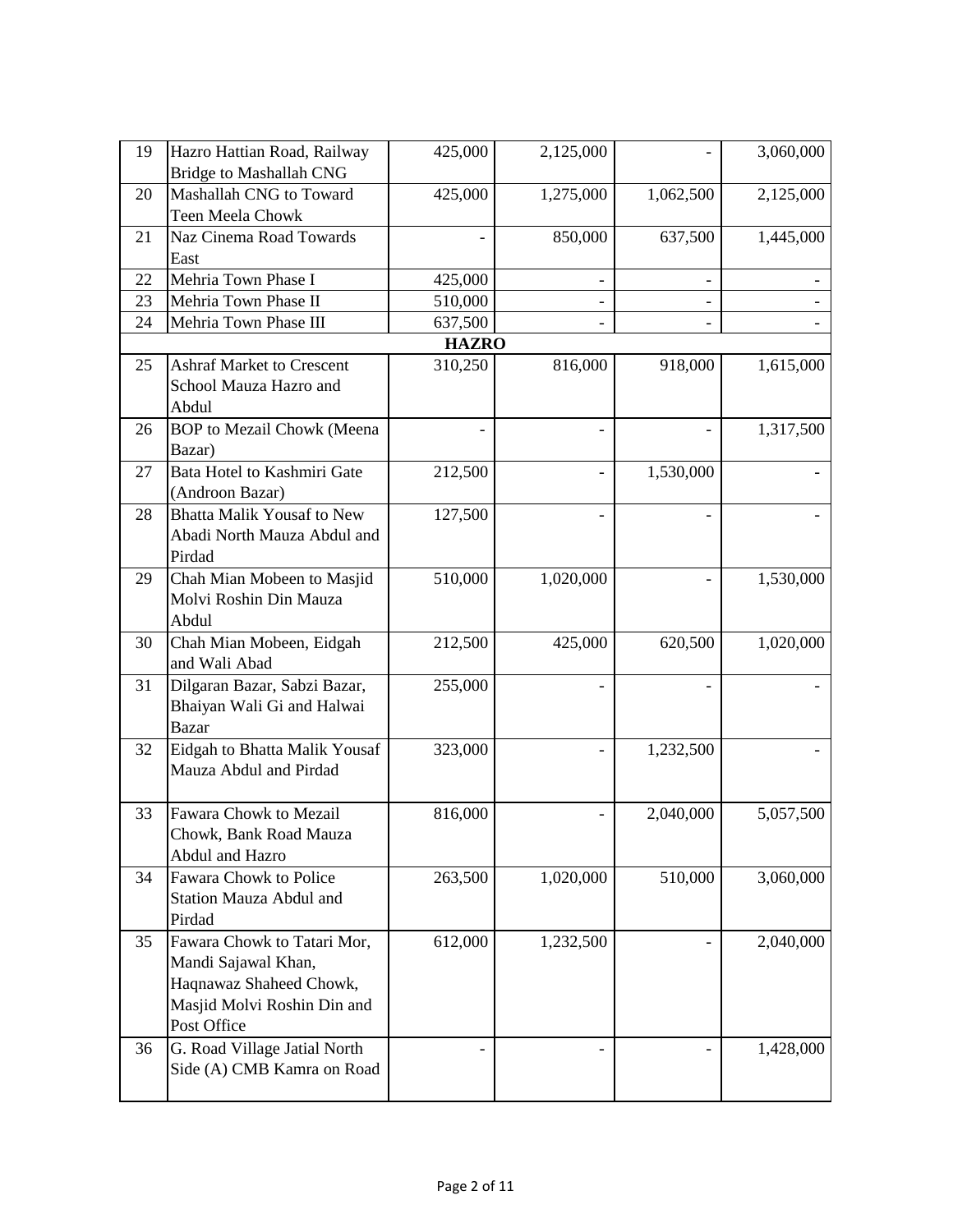| 37 | G. Road Village Jatial North  | 306,000 | 612,000   | 612,000 |           |
|----|-------------------------------|---------|-----------|---------|-----------|
|    | Side (A) CMB Kamra Away       |         |           |         |           |
|    | From                          |         |           |         |           |
| 38 | G.T Road Taja Baja CMB        |         |           |         | 1,020,000 |
|    | Kamra on Road                 |         |           |         |           |
| 39 | G.T Road Taja Baja CMB        | 306,000 |           | 612,000 |           |
|    | Kamra Away From Road          |         |           |         |           |
| 40 | G.T Road to Shamsabad CMB     |         |           |         | 1,020,000 |
|    | Kamra and Shahpur on Road     |         |           |         |           |
|    |                               |         |           |         |           |
| 41 | G.T Road to Shamsabad CMB     | 170,000 |           | 467,500 |           |
|    | Kamra and Shahpur Away        |         |           |         |           |
|    | From Road                     |         |           |         |           |
| 42 | G.T Road Village Kamra CMM    | 306,000 | 603,500   | 722,500 | 1,020,000 |
|    | Kamala No.1-43, 46-343,       |         |           |         |           |
|    | Sahiba No.248, 250, 251, 253, |         |           |         |           |
|    | 255-257, 345-348 Away From    |         |           |         |           |
|    | Road                          |         |           |         |           |
| 43 | G.T Road Village Qutba North  |         |           |         | 1,402,500 |
|    | Side CMB Kamra (A) on Road,   |         |           |         |           |
|    | Kh #346-463, 477-483          |         |           |         |           |
| 44 | G.T Road Village Qutba North  |         |           |         | 2,040,000 |
|    | Side CMB Kamra (A) on Road,   |         |           |         |           |
|    | Kh# 58                        |         |           |         |           |
| 45 | G.T Road Village Qutba North  | 306,000 | 612,000   | 612,000 |           |
|    | Side CMB Kamra (A) Away       |         |           |         |           |
|    | From Road                     |         |           |         |           |
| 46 | Godam Safdar Khan to Mian     | 306,000 | 612,000   | 612,000 | 1,215,500 |
|    | Alaf Baba Khagwani Chowk      |         |           |         |           |
| 47 | Hazro                         | 68,000  |           |         |           |
| 48 | Hazro                         | 80,750  |           |         |           |
| 49 | Hazro                         | 72,250  |           |         |           |
| 50 | Hazro                         | 119,000 |           |         |           |
| 51 | Kalma Chowk to House Anwar    | 212,500 | 510,000   | 705,500 | 705,500   |
|    | Bartan Mauza Pirdad           |         |           |         |           |
| 52 | Kalma Chowk to Nawaz sharif   | 306,000 | 1,232,500 |         | 2,516,000 |
|    | School Dispensary Wali Gali   |         |           |         |           |
| 53 | Kashmiri Gate to Nawaz Sharif | 306,000 | 1,020,000 |         | 2,516,000 |
|    | School Mauza Hazro, Abdul     |         |           |         |           |
|    | and Urtak                     |         |           |         |           |
|    |                               |         |           |         |           |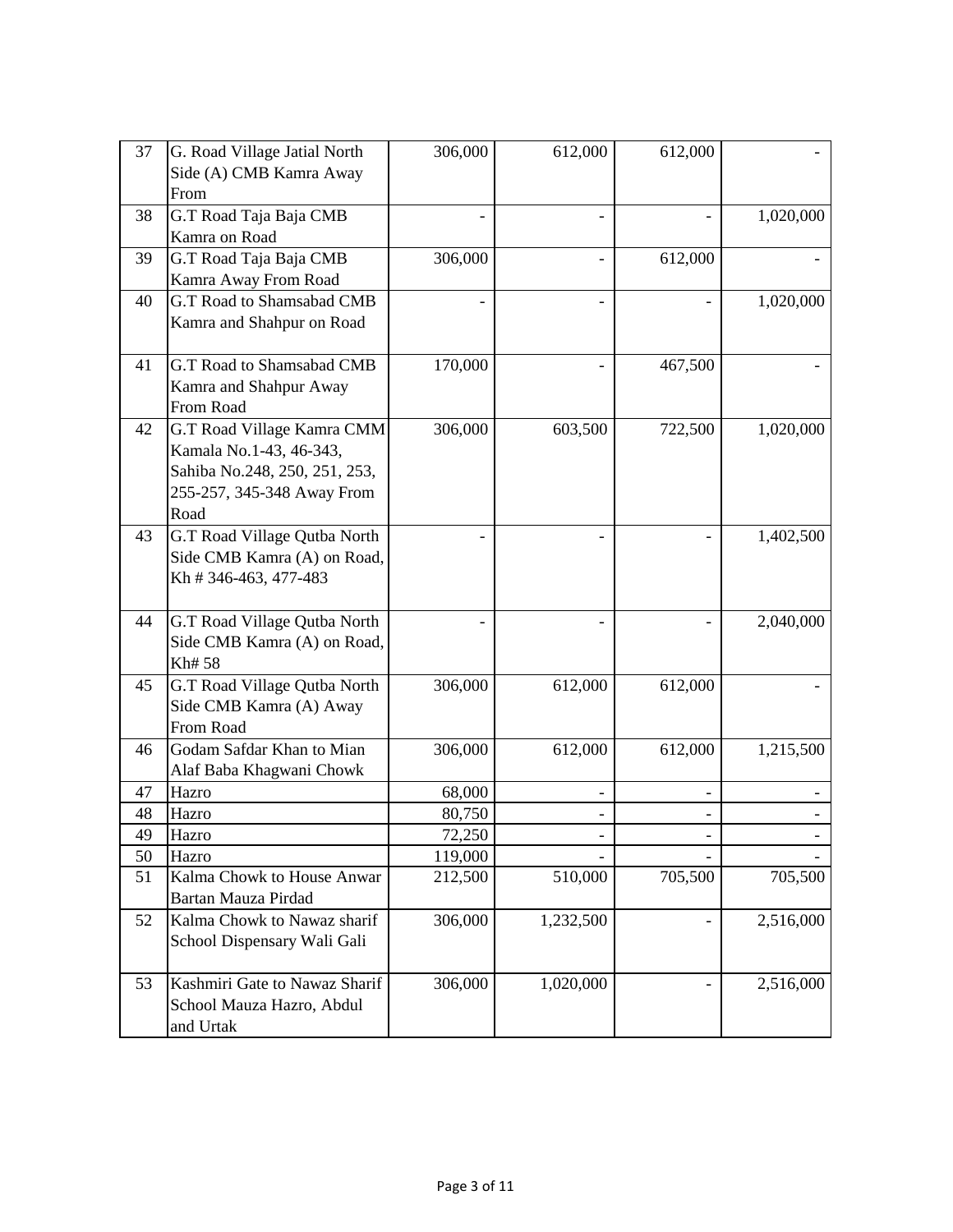| 54 | Khagwani Chowk Tool Tax to    | 255,000 | 510,000 | 612,000   | 1,215,500 |
|----|-------------------------------|---------|---------|-----------|-----------|
|    | Boys College Khanzada         |         |         |           |           |
|    | Ghourghushti Road Mauza       |         |         |           |           |
|    | Pirdad, Sherani, Khagwani,    |         |         |           |           |
|    | Said Khel, Pandak, Shah Dher, |         |         |           |           |
|    | Nasuzai and Bhangi            |         |         |           |           |
| 55 | Malik Book Post Office Abdul  |         |         |           | 1,020,000 |
|    | <b>Street Loharan</b>         |         |         |           |           |
| 56 | Masjid Ashat ul Islam to      | 306,000 | 612,000 | 612,000   | 1,020,000 |
|    | Mauza Urtak, Hazro and        |         |         |           |           |
|    | Sherani                       |         |         |           |           |
| 57 | Masjid Qasaban to Haji        | 255,000 | 510,000 |           | 1,020,000 |
|    | Aurangzeb Pump Mauza          |         |         |           |           |
|    | Bhangi and Urtak              |         |         |           |           |
| 58 | Mezail Chowk to Dhaki Market  | 314,500 | 612,000 |           | 2,516,000 |
|    | Rubnawaz Khan and Saleem      |         |         |           |           |
|    | Bakeri                        |         |         |           |           |
| 59 | Molvi Roshan Din Masjid to    | 612,000 |         | 1,215,500 | 2,040,000 |
|    | Girls College Ahsan Medical   |         |         |           |           |
|    | Store                         |         |         |           |           |
| 60 | Old Police Choki to Market    | 306,000 | 612,000 | 714,000   | 1,215,500 |
|    | Masood Khan                   |         |         |           |           |
| 61 | Pandak                        | 59,500  |         |           |           |
| 62 | Pandak                        | 47,600  |         |           |           |
| 63 | Pandak-Shah Dher (Urban       | 221,000 | 714,000 | 612,000   | 1,020,000 |
|    | Area)                         |         |         |           |           |
| 64 | Pathan Colony Chowk to        | 170,000 |         | 612,000   |           |
|    | Dhoke Sher Bahadur Mauza      |         |         |           |           |
|    | Pirdad, Sherani and Musa      |         |         |           |           |
|    | Kudlathi                      |         |         |           |           |
| 65 | Pirdad Pull to Shinwari Hotel | 255,000 | 408,000 | 357,000   | 612,000   |
| 66 | Police Station to Rahmoon     | 212,500 | 408,000 | 510,000   | 161,500   |
|    | Chowk, Amir Hamza Colony      |         |         |           |           |
|    | Mauza Pirdad and Rahmoo       |         |         |           |           |
| 67 | Raitla Mandi to Pathan Colony | 306,000 | 612,000 | 1,020,000 | 1,215,500 |
|    | Chowk Muhallah Hassan Abd,    |         |         |           |           |
|    | Muhallah Aziz Abad, Mauza     |         |         |           |           |
|    | Khagwani and Urtak            |         |         |           |           |
| 68 | Saleem Bakeri to Boys College | 255,000 | 314,500 |           | 1,020,000 |
|    | Mauza Urtak and Bhangi        |         |         |           |           |
|    |                               |         |         |           |           |
| 69 | Saleem Bakeri to Chah Mian    | 306,000 | 612,000 | 909,500   | 1,615,000 |
|    | Maula Bakhash Bhangi          |         |         |           |           |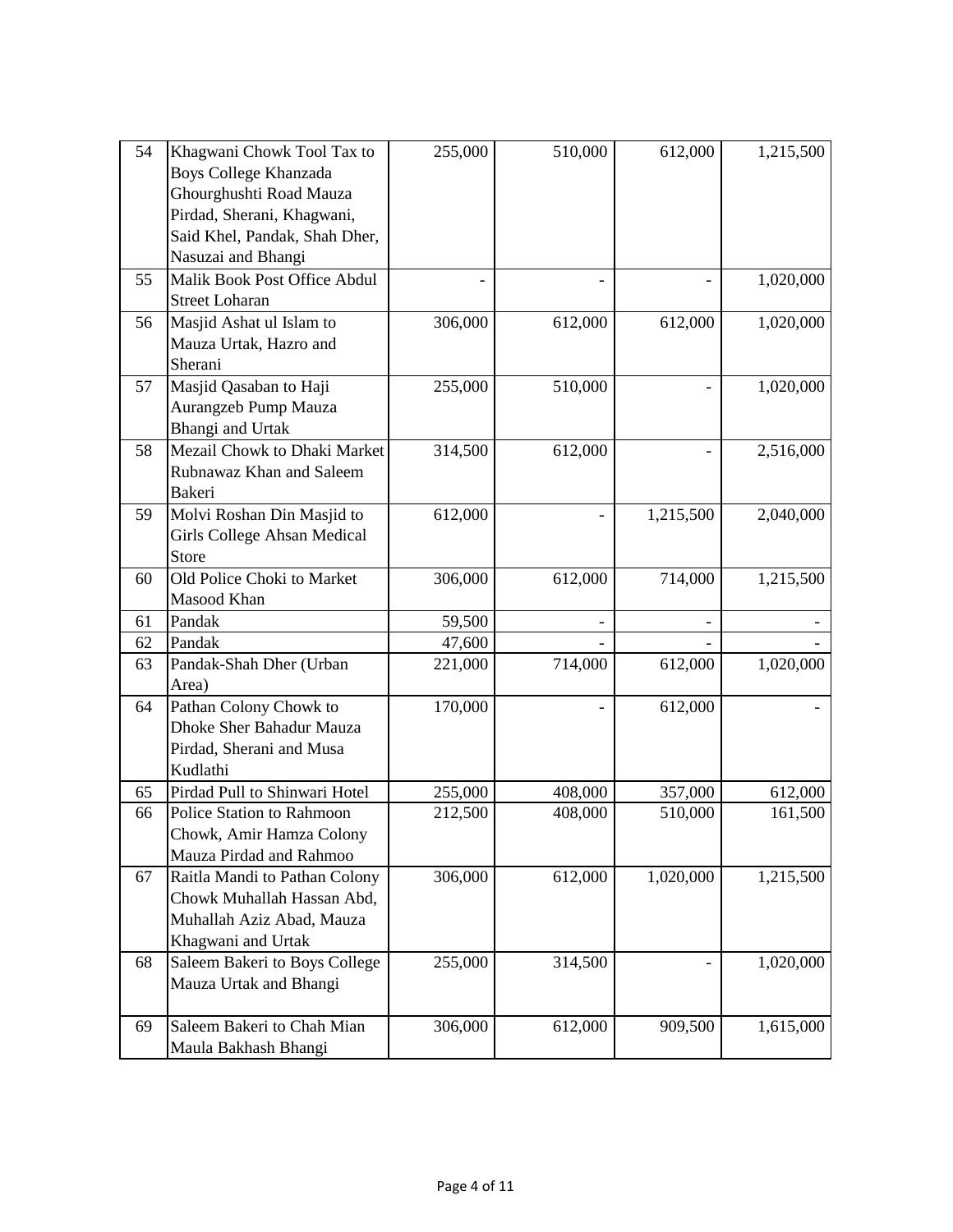| 70 | Shami Khan Huse to Bilal                 | 408,000                | 1,020,000 | 1,530,000 | 2,516,000 |
|----|------------------------------------------|------------------------|-----------|-----------|-----------|
|    | Qisae and Hujra Mubaris Khan,            |                        |           |           |           |
|    | Abdul                                    |                        |           |           |           |
| 71 | Taj Lumbardar to Bunny                   | 212,500                | 408,000   | 357,000   | 612,000   |
|    | Graveyard Mauza Hazro                    |                        |           |           |           |
| 72 | THQ to Musa Pul Mauza                    | 161,500                | 510,000   |           | 1,020,000 |
|    | Pirdad and Musa Kudlathi                 |                        |           |           |           |
| 73 | Tufail Tile, Muhallah Qasim              | 212,500                | 212,500   |           | 1,215,500 |
|    | Abad, Shahbaz Garh Chah                  |                        |           |           |           |
|    | Nawaz Khan, Haji Manzar                  |                        |           |           |           |
|    | Khan, Dheri School Mauza                 |                        |           |           |           |
|    | Urtak                                    |                        |           |           |           |
| 74 | Turbela Chowk to Khagwani                | 212,500                | 510,000   | 612,000   | 918,000   |
|    | Chowk Mauza Pirdad, Rahmoo               |                        |           |           |           |
|    | and Sherani                              |                        |           |           |           |
| 75 | Usman Ghani Road to Bara                 | 187,000                | 357,000   |           | 1,020,000 |
|    | Dari Graveyard (New Meena                |                        |           |           |           |
|    | Bazar)                                   |                        |           |           |           |
| 76 | Veero CMB Kamra Urban                    | 306,000                | 612,000   | 612,000   | 1,411,000 |
|    | No.99-102, 185, 186, 188, 190-           |                        |           |           |           |
|    | 230, 260-270, 275, 276, 283-             |                        |           |           |           |
|    | 307, 309-574, 598 Away From<br>Road      |                        |           |           |           |
|    |                                          |                        |           |           |           |
| 77 | Barf Khana To Civil Hospital,            | <b>JAND</b><br>255,000 | 722,500   | 340,000   | 1,487,500 |
|    | (Ward No. 9) Away From Road              |                        |           |           |           |
|    |                                          |                        |           |           |           |
| 78 | <b>Barfkhana</b><br>Civil<br>Chowk<br>To | 255,000                | 722,500   | 340,000   | 1,487,500 |
|    | Hospital,<br>Mohallah<br>Gorra,          |                        |           |           |           |
|    | Mohallah Hospital (Ward No.              |                        |           |           |           |
|    | 8) Away From Road                        |                        |           |           |           |
| 79 | Bucher Shop Khumeni Chowk                | 255,000                | 403,750   | 340,000   | 573,750   |
|    | To Station Road Ward No. 1 &             |                        |           |           |           |
|    | 9 Away From Road                         |                        |           |           |           |
| 80 | Khaki Jan Chop To Choudary               | 255,000                | 1,360,000 | 340,000   | 2,550,000 |
|    | Market Jhan Shopping Center,             |                        |           |           |           |
|    | Ahmad Hotel, Habib Hotel,                |                        |           |           |           |
|    | Iftikhar Market, And Chowke              |                        |           |           |           |
|    | Barfkhana,<br>Mohallah<br>Takkia         |                        |           |           |           |
|    | Chan<br>Charragh,<br>Mohallah            |                        |           |           |           |
|    | Gorra, Madrassa (Fiqa Jaffria            |                        |           |           |           |
|    | (Ward No. 8) Away From Road              |                        |           |           |           |
|    |                                          |                        |           |           |           |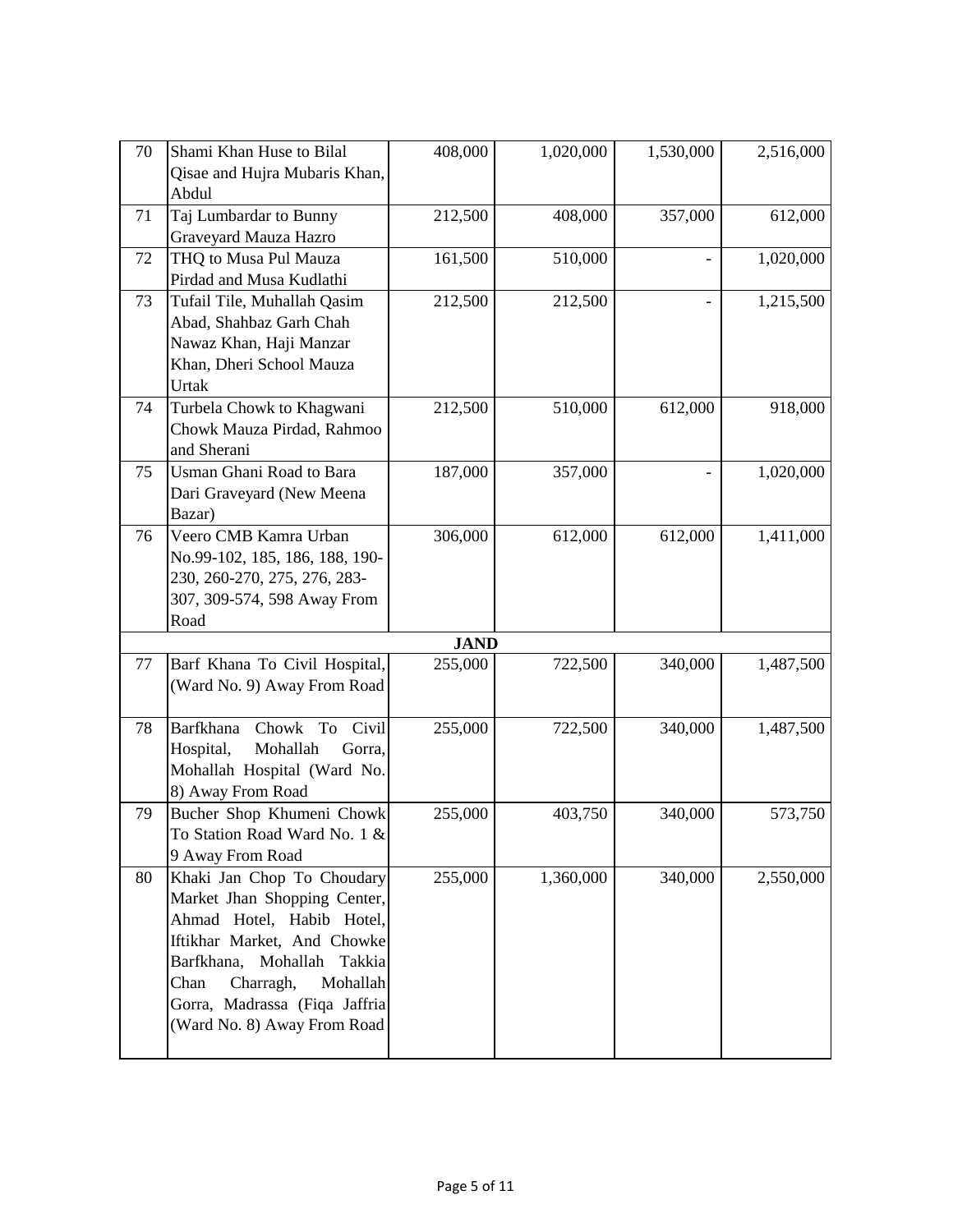| 81 | Khumani Chowk To Haji Bazar<br>Chowk,<br>Mohallah<br>Bannu<br>Hashim,<br>Masjid<br>Noor,<br>Mohallah Hospital, (Ward No.<br>3) Away From Road                                                                                                              | 340,000 | 425,000   | 743,750 | 935,000   |
|----|------------------------------------------------------------------------------------------------------------------------------------------------------------------------------------------------------------------------------------------------------------|---------|-----------|---------|-----------|
| 82 | (Grid<br>Mohallah<br>Allahabad,<br>Station) Ward No. 2) Away<br>From Road                                                                                                                                                                                  | 255,000 | 255,000   | 340,000 | 935,000   |
| 83 | Pco Khaki Jan To Barf Khana<br>Road,<br>Chowke<br>Makhad<br>Mohallah Takkia Chan Chargh,<br>Khandani Shaffa Khana, Habib<br>Hotel, Mohallah Jhan Khan,<br>Mohallah Barf Khana, Akber<br>Market, Haji Sher Iqbal Etc,<br>Market W. No. 9. Away From<br>Road | 255,000 | 1,360,000 | 340,000 | 2,550,000 |
| 84 | Police Station To Haji Bazar<br>Chowk Tehsil Complex (Abadi<br>Near Tehsil Complex Ward No.<br>4) Away From Road                                                                                                                                           | 255,000 | 425,000   | 467,500 | 850,000   |
| 85 | Police<br>Station<br>To<br>Khumani<br>Chowk To Khaki Jan Shop,<br>Mohallah Haji Bazar, Masjid<br>Noor Etc & Bannu Hashim<br>(Ward No. 3) Away From Road                                                                                                    | 255,000 | 1,317,500 | 743,750 | 2,550,000 |
| 86 | Police Station To Pco (Khaki<br>To<br>Makhad<br>Road,<br>Jan)<br>Mohallah Gausia, Dera Ibrar<br>Shah, Super Market Etc. (Ward<br>No. 1) Away From Road                                                                                                     | 255,000 | 1,360,000 | 340,000 | 2,550,000 |
| 87 | Police Station To Shahmir Cng<br>Station Mohallah Piran Baksh<br>To Abadi Sher Afzal (Ward<br>No. 2) Away From Road                                                                                                                                        | 255,000 | 382,500   | 255,000 | 1,445,000 |
| 88 | Police Station To Tahir Petrol<br>Pump Jand, Bus Stop Railway<br>Station,<br>Mohallah<br>Railway<br>$\text{(Old)}$<br><b>Station</b><br>Mohallah<br>Aminabad, (Ward No. 1) Away<br>From Road                                                               | 297,500 | 340,000   | 340,000 | 1,487,500 |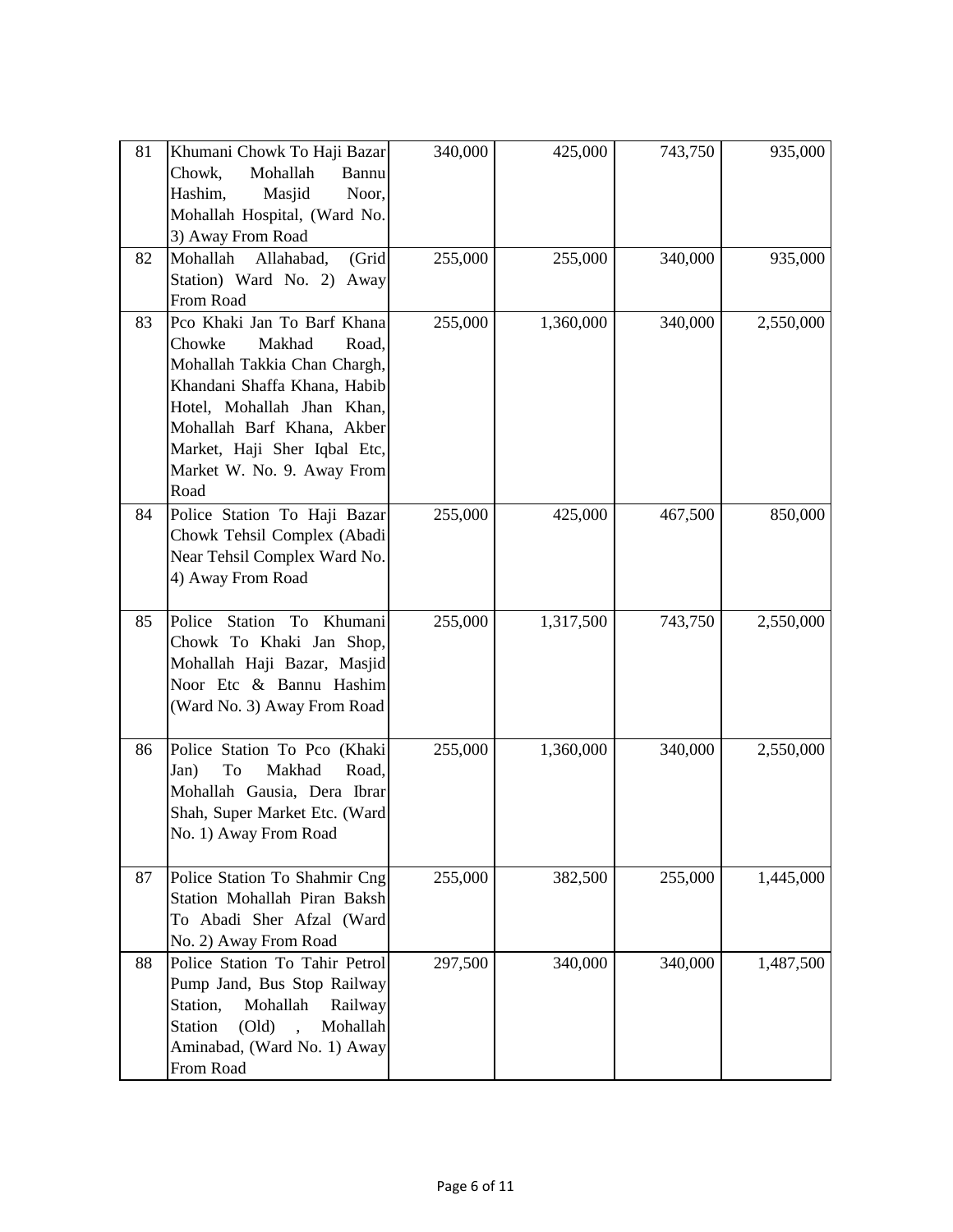| 89  | Railway Station Jand To Dera         | 297,500            | 722,500            | 340,000                | 1,445,000              |
|-----|--------------------------------------|--------------------|--------------------|------------------------|------------------------|
|     | Ibrar Shah (Pco Khaki Jan To         |                    |                    |                        |                        |
|     | Muhammad<br>Hussain<br>Away          |                    |                    |                        |                        |
|     | From Road                            |                    |                    |                        |                        |
| 90  | Railway Station To Railway           | 297,500            | 722,500            | 340,000                | 1,445,000              |
|     | Phattak,<br>Mohallah<br>Station,     |                    |                    |                        |                        |
|     | Mohallah<br>Mouj,<br>Darrya          |                    |                    |                        |                        |
|     | Boundary<br>Committee<br>Line        |                    |                    |                        |                        |
|     | (Ward No. 9) Away From Road          |                    |                    |                        |                        |
|     |                                      |                    |                    |                        |                        |
| 91  | Shahmir<br>Station<br>To<br>Cng      | 272,000            | 297,500            | 297,500                | 977,500                |
|     | <b>Boundary Attock Textile Mills</b> |                    |                    |                        |                        |
|     | Mohallah Usman Abad, Terra,          |                    |                    |                        |                        |
|     | Boundary<br>Frooqia,<br>Attock       |                    |                    |                        |                        |
|     | Textile Mills, (Ward No. 2)          |                    |                    |                        |                        |
|     | Away From Road                       |                    |                    |                        |                        |
| 92  | Vatinarty Hospital Chowk To          | 272,000            | 467,500            | 467,500                | 680,000                |
|     | Haji Bazar Chowk And Tehsil          |                    |                    |                        |                        |
|     | Gulial<br>Complex<br>To<br>Road,     |                    |                    |                        |                        |
|     | Mohallah<br><b>New</b><br>Collage    |                    |                    |                        |                        |
|     | Mohallah Hospital, (Ward No.         |                    |                    |                        |                        |
|     | 4) Away From Road                    |                    |                    |                        |                        |
|     | 93 Ikhlas Chowk                      | <b>PINDI GHEB</b>  |                    |                        |                        |
|     | 94 Kutchery Road Away from           | 340,000<br>425,000 | 510,000            | 637,500                | 1,275,000<br>1,105,000 |
|     | Road                                 |                    |                    |                        |                        |
|     | 95 New Bus Stand                     | 425,000            | 637,500            | 637,500                | 1,232,500              |
|     | 96 New Lari Adda Chowk               | 425,000            | 476,000            | 510,000                | 1,360,000              |
|     | 97 Old Committee / Bus Stand         | 467,500            | 573,750            | 510,000                | 1,615,000              |
|     | Road                                 |                    |                    |                        |                        |
|     |                                      |                    |                    |                        |                        |
|     |                                      |                    |                    |                        |                        |
|     | 98 Old Tehsil Road                   | 573,750            | 573,750            | 637,500                | 1,615,000              |
|     | 99 Rwp & talagand Road               | 573,750            | 573,750            | 573,750                | 1,402,500              |
|     | 100 Ward No. 01<br>101 Ward No. 10   | 382,500<br>425,000 | 510,000            | 637,500                | 1,275,000              |
|     | 102 Ward No. 11                      | 425,000            | 510,000<br>510,000 | 1,423,750<br>1,232,500 | 1,530,000              |
|     | 103 Ward No. 12                      | 510,000            | 510,000            | 552,500                | 1,615,000<br>1,615,000 |
|     | 104 Ward No. 13                      | 233,750            | 510,000            | 552,500                | 722,500                |
|     | 105 Ward No. 14                      | 340,000            | 510,000            | 552,500                | 722,500                |
|     | 106 Ward No. 02                      | 340,000            | 467,500            | 552,500                | 1,020,000              |
|     | 107 Ward No. 03                      | 255,000            | 467,500            | 1,020,000              | 1,126,250              |
|     | 108 Ward No.04                       | 340,000            | 425,000            | 828,750                | 1,020,000              |
|     | 109 Ward No.05                       | 340,000            | 425,000            | 722,500                | 828,750                |
|     | 110 Ward No.06                       | 233,750            | 276,250            | 425,000                | 531,250                |
| 111 | Ward No. 07<br>112 Ward No. 08       | 212,500            | 382,500            | 425,000                | 531,250                |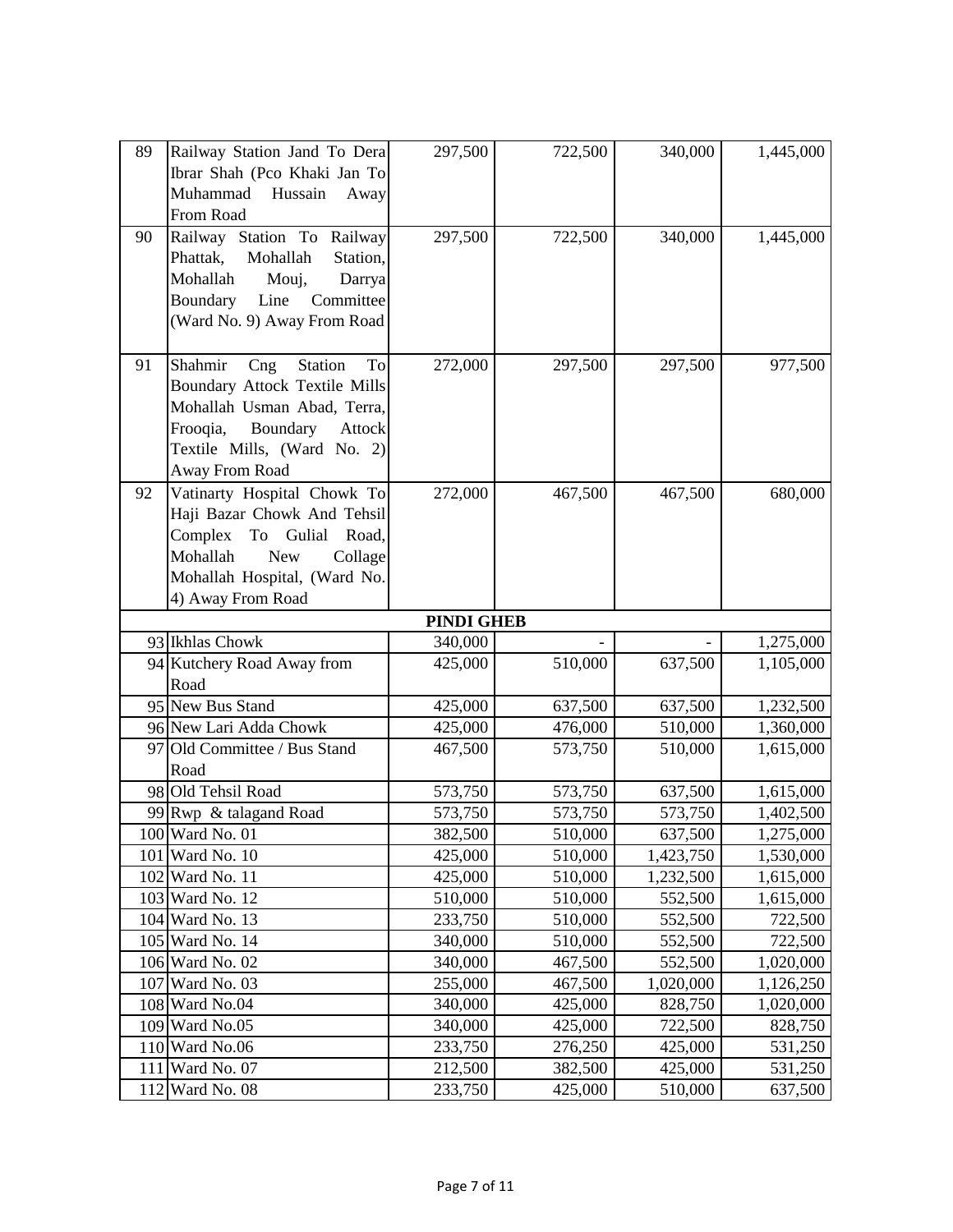| 113 Ward No.09                  | 425,000            | 510,000 | 1,020,000                | 1,020,000 |
|---------------------------------|--------------------|---------|--------------------------|-----------|
|                                 | <b>FATEH JANG</b>  |         |                          |           |
| 114 Ward No. 01                 | 340,000            | 722,500 |                          | 1,955,000 |
| 115 Ward No. 10                 | 255,000            | 722,500 |                          | 1,487,500 |
| 116 Ward No. 11                 | 255,000            | 722,500 |                          | 2,235,500 |
| 117 Ward No. 12                 | 255,000            | 722,500 |                          | 2,465,000 |
| 118 Ward No. 02                 | 340,000            | 722,500 |                          | 2,040,000 |
| 119 Ward No. 03                 | 340,000            | 722,500 |                          | 2,040,000 |
| 120 Ward No. 04                 | 340,000            | 722,500 |                          | 1,827,500 |
| 121 Ward No. 05                 | 340,000            | 722,500 |                          | 2,337,500 |
| 122 Ward No. 06                 | 425,000            | 722,500 | $\overline{\phantom{0}}$ | 2,720,000 |
| 123 Ward No. 07                 | 340,000            | 722,500 |                          | 1,870,000 |
| 124 Ward No. 08                 | 255,000            | 722,500 |                          | 1,487,500 |
| 125 Ward No. 09                 | 255,000            | 722,500 |                          | 1,487,500 |
|                                 | <b>HASSANABDAL</b> |         |                          |           |
| 126 Dr. Afzal Road Away From    | 272,000            |         | 612,000                  |           |
| Road                            |                    |         |                          |           |
| 127 Dr. Afzal Road On Road      |                    | 535,500 |                          | 2,235,500 |
| 128 Ghair Mumkin Pahar Away     | 72,250             |         | 204,000                  |           |
| From Road                       |                    |         |                          |           |
| 129 Main G.T. Road Away From    | 425,000            |         | 816,000                  |           |
| Road                            |                    |         |                          |           |
| 130 Main G.T. Road On Road      |                    | 816,000 |                          | 1,275,000 |
| 131 Muhallah Adda Larian Away   | 425,000            |         | 816,000                  |           |
| From Road                       |                    |         |                          |           |
| 132 Muhallah Adda Larian On     |                    | 816,000 |                          | 2,635,000 |
| Road                            |                    |         |                          |           |
| 133 Muhallah Androon Away From  | 425,000            |         | 816,000                  |           |
| Road                            |                    |         |                          |           |
| 134 Muhallah Androon On Road    |                    | 552,500 |                          | 1,827,500 |
| 135 Muhallah Choudhrian Away    | 527,000            |         | 816,000                  |           |
| From Road                       |                    |         |                          |           |
| 136 Muhallah Choudhrian On Road |                    | 680,000 |                          | 2,040,000 |
|                                 |                    |         |                          |           |
| 137 Muhallah Dhoke Miskeen      | 255,000            |         | 425,000                  |           |
| Away From Road                  |                    |         |                          |           |
| 138 Muhallah Dhoke Miskeen On   |                    | 467,500 |                          | 1,232,500 |
| Road                            |                    |         |                          |           |
| 139 Muhallah Garhi Away From    | 527,000            |         | 816,000                  |           |
| Road                            |                    |         |                          |           |
| 140 Muhallah Garhi On Road      |                    | 578,000 |                          | 1,232,500 |
| 141 Muhallah Ghulam Khan Away   | 425,000            |         | 612,000                  |           |
| From Road                       |                    |         |                          |           |
| 142 Muhallah Ghulam Khan On     |                    | 578,000 |                          | 1,827,500 |
| Road                            |                    |         |                          |           |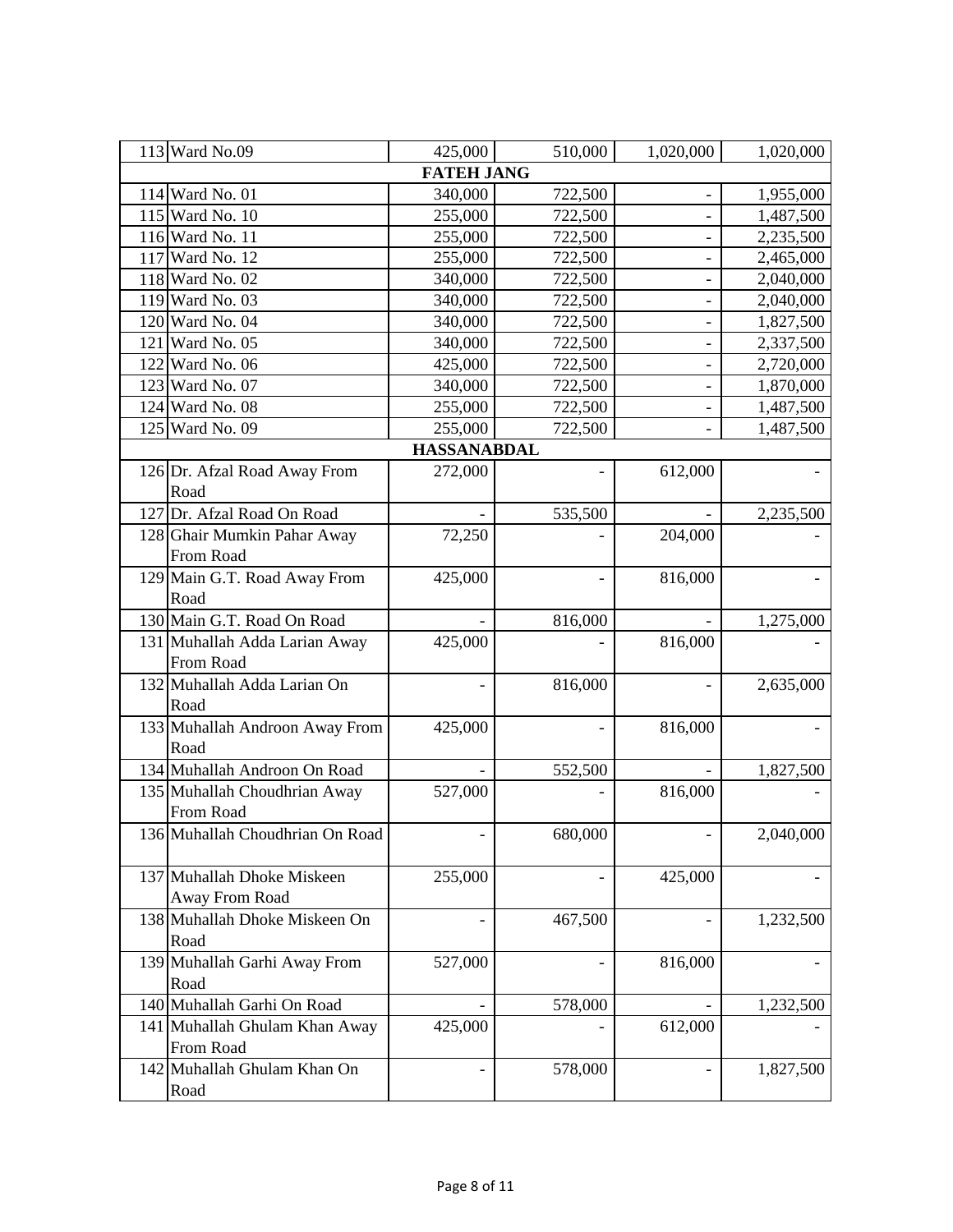| 143 Muhallah Hattaran Away From<br>Road | 314,500                  |           | 425,000   |           |
|-----------------------------------------|--------------------------|-----------|-----------|-----------|
| 144 Muhallah Hattaran On Road           |                          | 425,000   |           | 816,000   |
| 145 Muhallah Irshad Nagar Away          | 255,000                  |           | 527,000   |           |
| From Road                               |                          |           |           |           |
| 146 Muhallah Irshad Nagar On            |                          | 510,000   |           | 1,423,750 |
| Road                                    |                          |           |           |           |
| 147 Muhallah Islam Pura Away            | 255,000                  |           | 357,000   |           |
| From Road                               |                          |           |           |           |
| 148 Muhallah Islam Pura On Road         |                          | 425,000   |           | 510,000   |
| 149 Muhallah Khawaja Nagar              | 357,000                  |           | 527,000   |           |
| Away From Road                          |                          |           |           |           |
| 150 Muhallah Khawaja Nagar On           |                          | 612,000   |           | 1,232,500 |
| Road                                    |                          |           |           |           |
| 151 Muhallah Landa Bazar Away           | 425,000                  |           | 1,232,500 |           |
| From Road                               |                          |           |           |           |
| 152 Muhallah Landa Bazar On             |                          | 722,500   |           | 1,827,500 |
| Road                                    |                          |           |           |           |
| 153 Muhallah Main Bazar Away            | 765,000                  |           | 1,266,500 |           |
| From Road                               |                          |           |           |           |
| 154 Muhallah Main Bazar On Road         |                          | 1,445,000 |           | 4,547,500 |
| 155 Muhallah Mall Peeran Away           | 255,000                  |           | 612,000   |           |
| From Road                               |                          |           |           |           |
| 156 Muhallah Mall Peeran On Road        | $\overline{\phantom{0}}$ | 510,000   |           | 1,326,000 |
| 157 Muhallah Mehmood Abad               | 357,000                  |           | 612,000   |           |
| Away From Road                          |                          |           |           |           |
| 158 Muhallah Mehmood Abad On            |                          | 680,000   |           | 1,411,000 |
| Road                                    |                          |           |           |           |
| 159 Muhallah Mehr Abad Away             | 238,000                  |           | 467,500   |           |
| From Road                               |                          |           |           |           |
| 160 Muhallah Mehr Abad On Road          |                          | 357,000   |           | 510,000   |
|                                         |                          |           |           |           |
| 161 Muhallah Milad Nagar Away           | 323,000                  |           | 612,000   |           |
| From Road                               |                          |           |           |           |
| 162 Muhallah Milad Nagar On             |                          | 722,500   |           | 1,411,000 |
| Road                                    |                          |           |           |           |
| 163 Muhallah Munoo Nagar Away           | 323,000                  |           | 612,000   |           |
| From Road                               |                          |           |           |           |
| 164 Muhallah Munoo Nagar On             |                          | 637,500   |           | 1,317,500 |
| Road                                    |                          |           |           |           |
| 165 Muhallah Panja Bazar Away           | 565,250                  |           | 816,000   |           |
| From Road                               |                          |           |           |           |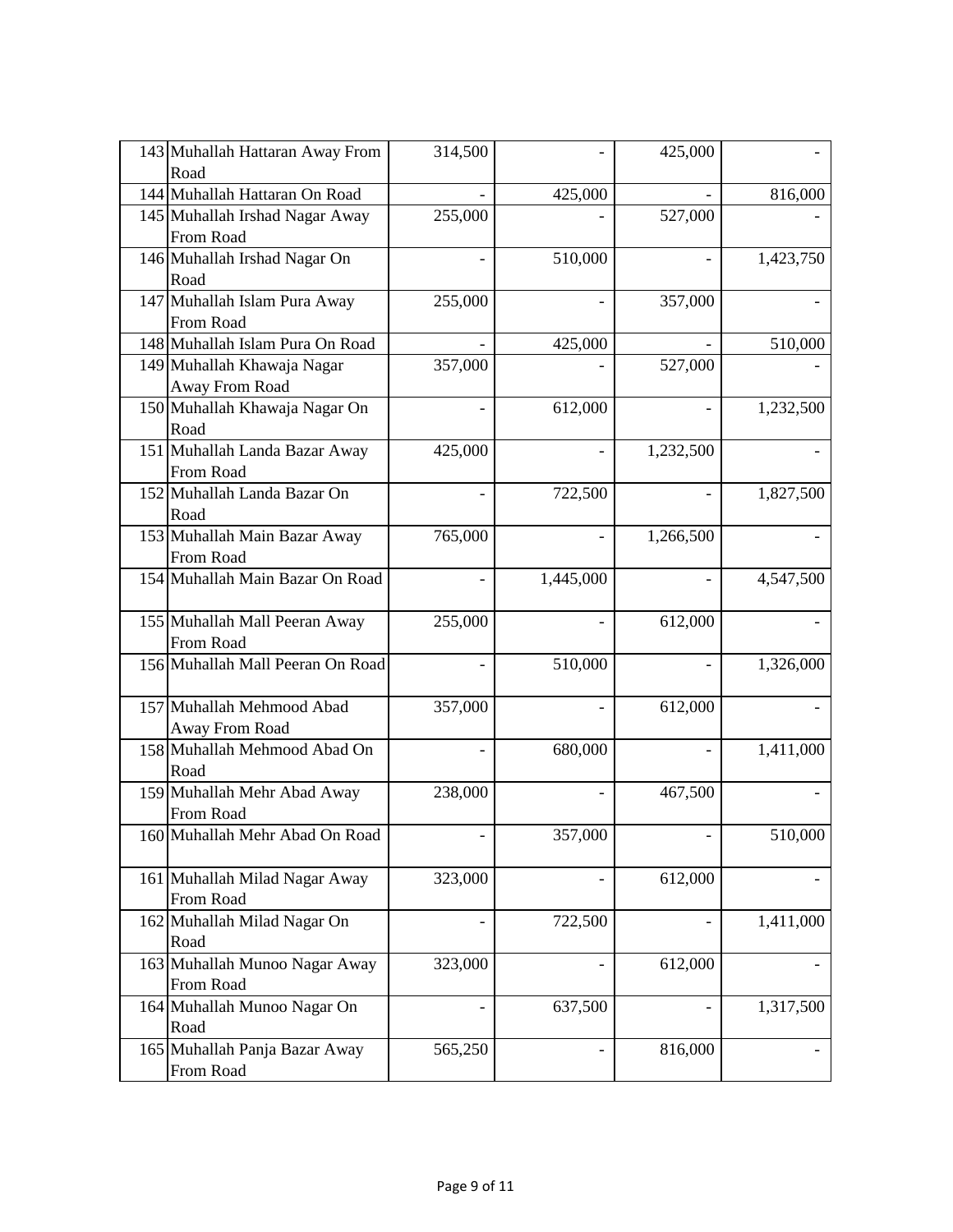| 166 Muhallah Panja Bazar On Road              |         | 714,000   |           | 1,870,000 |
|-----------------------------------------------|---------|-----------|-----------|-----------|
| 167 Muhallah Purana Dakhana<br>Away From Road | 425,000 |           | 807,500   |           |
| 168 Muhallah Purana Dakhana On<br>Road        |         | 697,000   |           | 1,411,000 |
| 169 Muhallah Raham Pura Away<br>From Road     | 365,500 |           | 510,000   |           |
| 170 Muhallah Raham Pura On<br>Road            |         | 510,000   |           | 1,615,000 |
| 171 Muhallah Roshan Pura Away<br>From Road    | 425,000 |           | 510,000   |           |
| 172 Muhallah Roshan Pura On<br>Road           |         | 510,000   |           | 1,232,500 |
| 173 Muhallah Sabir Abad Away<br>From Road     | 238,000 |           | 425,000   |           |
| 174 Muhallah Sabir Abad On Road               |         | 425,000   |           | 705,500   |
| 175 Muhallah Sadat Colony Away<br>From Road   | 255,000 |           | 510,000   |           |
| 176 Muhallah Sadat Colony On<br>Road          |         | 467,500   |           | 1,317,500 |
| 177 Muhallah Sakhi Nagar Away<br>From Road    | 255,000 |           | 612,000   |           |
| 178 Muhallah Sakhi Nagar On<br>Road           |         | 425,000   |           | 807,500   |
| 179 Muhallah Sarafa Bazar Away<br>From Road   | 816,000 |           | 1,232,500 |           |
| 180 Muhallah Sarafa Bazar On<br>Road          |         | 2,040,000 |           | 4,547,500 |
| 181 Muhallah Shaheed Abad Away<br>From Road   | 212,500 |           | 425,000   |           |
| 182 Muhallah Shaheed Abad On<br>Road          |         | 425,000   |           | 1,020,000 |
| 183 Muhallah Shahjulan Road<br>Away From Road | 425,000 |           | 1,020,000 |           |
| 184 Muhallah Shahjulan Road On<br>Road        |         | 1,530,000 |           | 4,547,500 |
| 185 Muhallah Takiya Away From<br>Road         | 357,000 |           | 816,000   |           |
| 186 Muhallah Takiya On Road                   |         | 612,000   |           | 1,232,500 |
| 187 Muhallah Wali Nagar Away<br>From Road     | 221,000 |           | 510,000   |           |
| 188 Muhallah Wali Nagar On Road               |         | 425,000   |           | 1,020,000 |